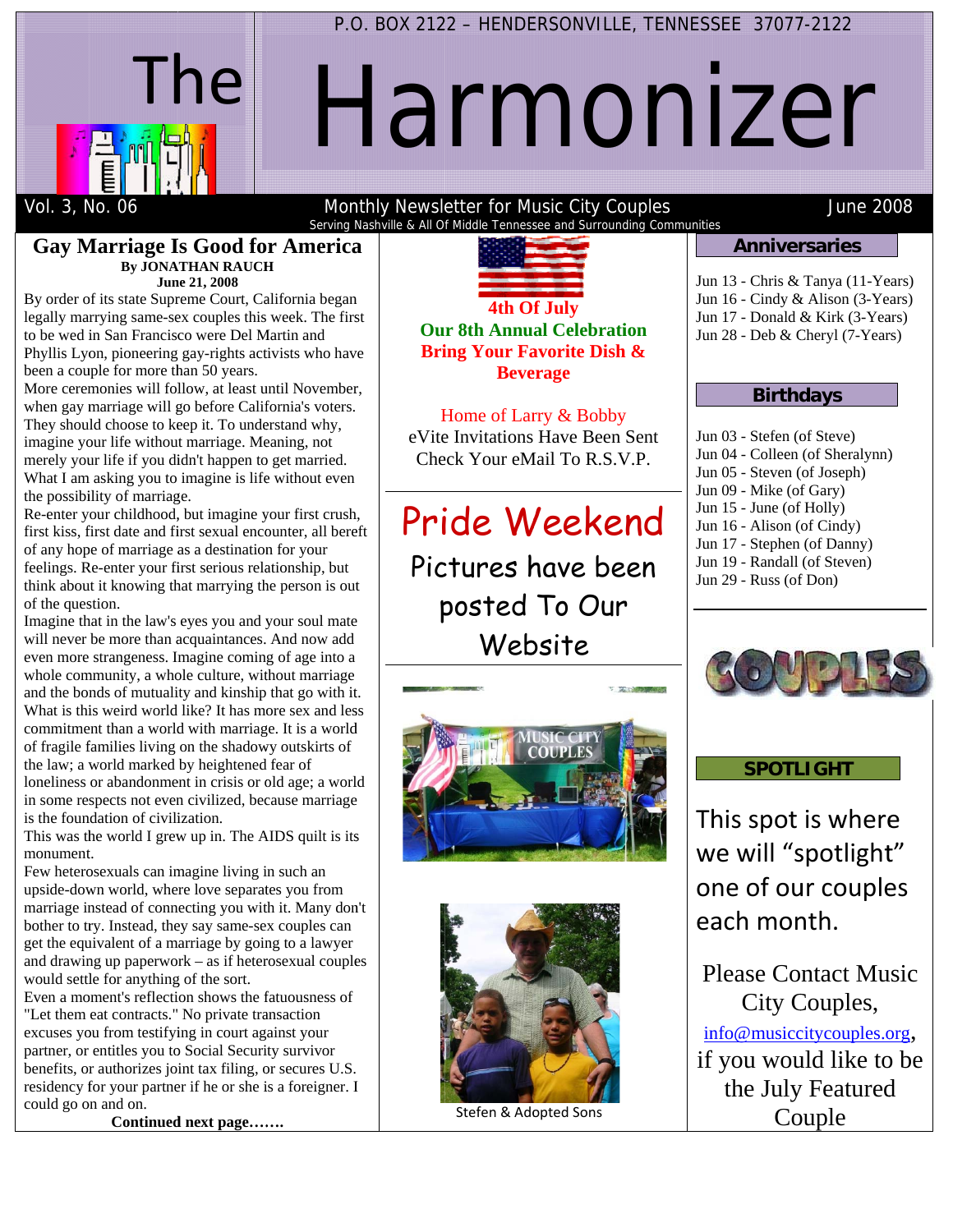Vol. 3, No. 06 **Monthly Newsletter for Music City Couples** Mune 2008 Serving Nashville & All Of Middle Tennessee and Surrounding Communities

Marriage, remember, is not just a contract between two people. It is a contract that two people make, as a couple, with their community – which is why there is always a witness. Two people can't go into a room by themselves and come out legally married. The partners agree to take care of each other so the community doesn't have to. In exchange, the community deems them a family, binding them to each other and to society with a host of legal and social ties. This is a fantastically fruitful bargain. Marriage makes you, on average, healthier, happier and wealthier. If you are a couple raising kids, marrying is likely to make them healthier, happier and wealthier, too. Marriage is our first and best line of defense against financial, medical and emotional meltdown. It provides domesticity and a safe harbor for sex. It stabilizes communities by formalizing responsibilities and creating kin networks. And its absence can be calamitous, whether in inner cities or gay ghettos. In 2008, denying gay Americans the opportunity to marry is not only inhumane, it is unsustainable. History has turned a corner: Gay couples – including gay parents – live openly and for the most part comfortably in mainstream life. This will not change, ever. Because parents want happy children, communities want responsible neighbors, employers want productive workers, and governments want smaller welfare caseloads, society has a powerful interest in recognizing and supporting same-sex couples. It will either fold them into marriage or create alternatives to marriage, such as publicly recognized and subsidized cohabitation. Conservatives often say same-sex marriage should be prohibited because it does not exemplify the ideal form of family. They should consider how much less ideal example gay couples will set by building families and raising children out of wedlock.

Nowadays, even opponents of same-sex marriage generally concede it would be good for gay people. What they worry about are the possible secondary effects it could have as it ramifies through law and society. What if gay marriage becomes a vehicle for polygamists who want to marry multiple partners, egalitarians who want to radically rewrite family law, or secularists who want to suppress religious objections to homosexuality?

Space doesn't permit me to treat those and other objections in detail, beyond noting that same-sex marriage no more leads logically to polygamy than giving women one vote leads to giving men two; that gay marriage requires only few and modest changes to existing family law; and that the Constitution provides robust protections for religious freedom.

I'll also note, in passing, that these arguments conscript homosexuals into marriagelessness in order to stop heterosexuals from making bad decisions, a deal to which we gay folks say, "Thanks, but no thanks." We wonder how many heterosexuals would give up their own marriage, or for that matter their own divorce, to discourage other people from making poor policy choices. Any volunteers?

**Continued next page…….**

Colleen & Sheralynn with Daughter



Diane & Barbara



Good Crowd



Entertainment



Sisters Of Perpetual Indulgence



Visiting The Many Booths



If the words "*Shoot her Wardell! Shoot her in the head!*" mean something to you; I've got some very good news. First, the brand new (double-wide) trailer for *Sordid Lives: The Series* is up and running, and from the looks of things, the inspired insanity of the movie has transferred intact to the TV show. And second, LOGO has announced that the soap will premiere on July 23rd.

Most of the original cast has returned, including **Olivia Newton-John**, **Leslie Jordan**, and **Bonnie Bedelia**. There are a couple of notable changes, though. **Delta Burke** was unable to reprise her role, so the character of **Noleta** is now being played by **Caroline Rhea**.

**Jason Dottley** is now playing the character of **Ty**, the struggling gay actor, and in a genius casting decision, the character of the family matriach, **Peggy** (who was a corpse in the movie), is somehow alive and being played by **Rue McClanahan**. Guest stars in the first season include **Margaret Cho**, **Carson Kressley**, and **Candis Cayne**, which means this has the potential to rock a 10.0 on the gaymeter.



Leslie Jordan As "Brother Boy"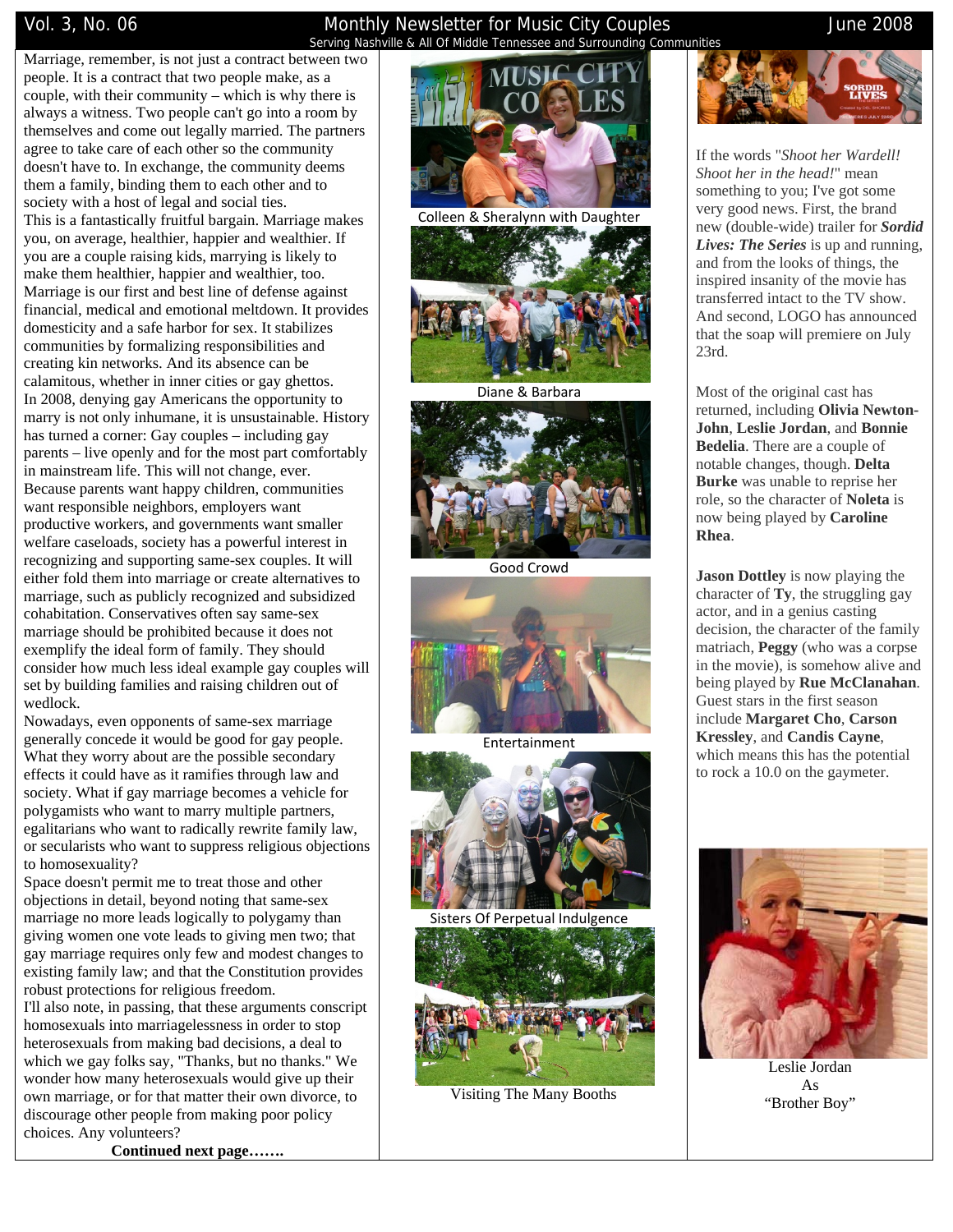#### Vol. 3, No. 06 Monthly Newsletter for Music City Couples June 2008 Serving Nashville & All Of Middle Tennessee and Surrounding Communities

Honest advocacy requires acknowledging that samesex marriage is a significant social change and, as such, is not risk-free. I believe the risks are modest, manageable, and likely to be outweighed by the benefits.

Still, it's wise to guard against unintended consequences by trying gay marriage in one or two states and seeing what happens, which is exactly what the country is doing.

By the same token, however, honest opposition requires acknowledging that there are risks and unforeseen consequences on both sides of the equation. Some of the unforeseen consequences of allowing same-sex marriage will be good, not bad. And barring gay marriage is risky in its own right.

America needs more marriages, not fewer, and the best way to encourage marriage is to encourage marriage, which is what society does by bringing gay couples inside the tent. A good way to discourage marriage, on the other hand, is to tarnish it as discriminatory in the minds of millions of young Americans. Conservatives who object to redefining marriage risk redefining it themselves, as a civil-rights violation.

There are two ways to see the legal marriage of Del Martin and Phyllis Lyon. One is as the start of something radical: an experiment that jeopardizes millennia of accumulated social patrimony. The other is as the end of something radical: an experiment in which gay people were told that they could have all the sex and love they could find, but they could not even think about marriage. If I take the second view, it is on conservative – in fact, traditional – grounds that gay souls and straight society are healthiest when sex, love and marriage all walk in step.

**Mr. Rauch, a senior writer with National Journal and a guest scholar at the Brookings Institution, is the author of "Gay Marriage: Why It Is Good for Gays, Good for Straights, and Good for America" (Holt Paperbacks, 2004).** 



Opens Saturday June 27, 2008 Stirrup Nashville, with the catch phrase 'Your New, Favorite Bar!' will soon be opening their doors this month at 1529 4th Avenue South. There will be a soft Opening followed by a big grand opening celebration.



Larry providing video

PRIDE 2008

Pride 2008, this year, was a bit of a disappointment to many of us. We noticed a decrease in the number of vendor booths. PRIDE NASHVILLE did not provide a parade. As many may remember, last years parade, was around the park. In past years, the parade began on Elliston near Baptist Hospital. Many of us fear that Nashville's Pride Festival is dwindling to the point that we no longer have the opportunity to celebrate our freedom. Please be sure to visit

http://www.nashvillepride.org, and express your disappointment in the lack of a parade, the dwindling number of vendor booths, the lack of food vendors, and the BIG Stage with various musical talent. Last year's Pride Festival was the best we have had, and I for one would like to see us continue in that direction. This year's pride festival was way TOO LOW KEY! Just my \$0.02 worth

**Larry W Gold Hendersonville, TN Bobby and Larry are current owners and Chair Couple of Music City Couples Nashville, Tennessee** 

> **Mailing P.O. Box 2122 Hendersonville, TN 37077-2122**

## **I'm a Dad**

Actor, singer, and all-around entertainer Sam Harris talks about his journey of adoption and the joys of taking on his latest title: father.

**By Sam Harris** 

An Advocate.com exclusive posted June 26, 2008



It wasn't that I'd come to terms with a childless existence as a gay man. It simply wasn't part of the possible picture, so it just never came up. I was content that I could thrive in an open relationship with a man that I loved. But 20 years later the parental horizon has completely changed. This is the first real generation of gay men and women who are adopting as tried-and-true, real-life couples -- legally and everything. As soon as it was possible I wanted to be a dad. All of my natural fatherhood desires that had been sequestered to an out-ofthe-way corner of my heart were suddenly ignited. That was about 10 years ago. But life, the development of my relationship with my partner, Danny, the flux and reflux of a career in show business, living in New York and then Los Angeles, Danny's development of his own successful career, and my coming to terms with alcoholism (oh, that!) distracted and derailed us a bit. In retrospect, I know that life is perfect and happens in the way it's supposed to, in the time it's supposed to